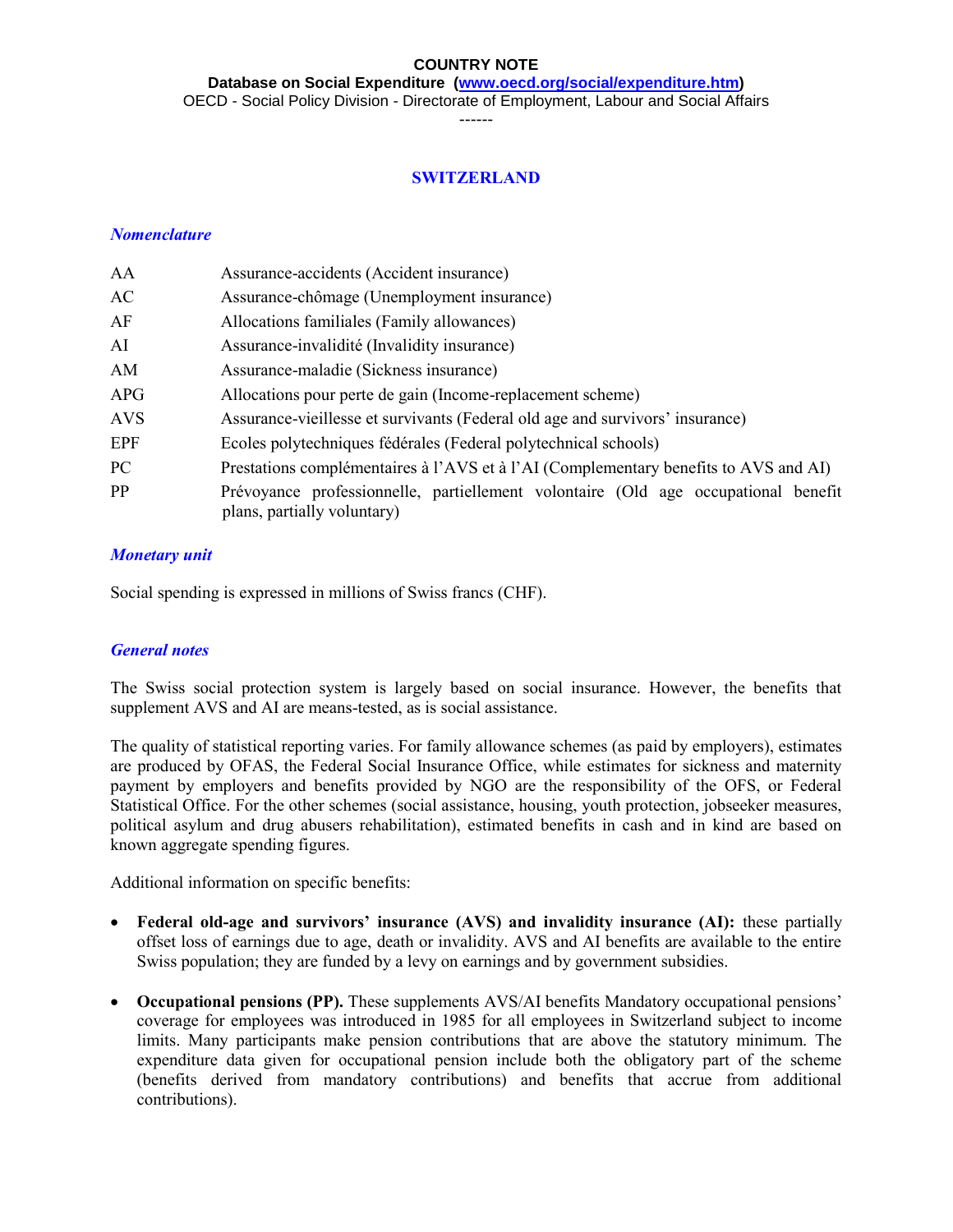#### **Database on Social Expenditure [\(www.oecd.org/social/expenditure.htm\)](http://www.oecd.org/social/expenditure.htm)** OECD - Social Policy Division - Directorate of Employment, Labour and Social Affairs ------

- **Sickness insurance (AM):** Mandatory since 1996, this system covers in-patient and out-patient healthcare treatment based on a comprehensive list of "benefits under mandatory healthcare insurance". It is financed by standard per capita premiums that are modulated at the regional/cantonal level (The Confederation and Cantons pay (part of) the contributions of low-income households.
- **Accident insurance (AA):** Mandatory since 1984, this compensates for temporary or permanent loss of earnings due to accidents (including occupational accidents).
- Family allowances (AF): All wage-earners are entitled to family allowances financed by employers subject to Cantonal regulation. Although the legal base for federal regulation exists in the constitution, to date only agricultural family allowances are regulated at federal level.
- **Social assistance:** detailed data is not yet available. Cantons and more than 3000 municipalities are responsible for the provisions of social assistance benefits.
- **Sickness benefits:** employers are required by law to continue paying salaries (in part) for a specific period of time in the event of illness or accident. Benefits paid include loss (of salary payments) by employers and by private persons who are re-insured by health funds. Employers, may, however, continue salary payments without paying re-insurance premiums or may insure themselves with private insurers.

The individual country notes of the OECD Benefits and Wages ([www.oecd.org/social/benefits-and](http://www.oecd.org/social/benefits-and-wages.htm)[wages.htm](http://www.oecd.org/social/benefits-and-wages.htm) ) provide a comprehensive description of characteristics of social programmes (e.g. conditions for receipt, calculation of payment rates, tax treatment of social support, benefit duration, etc.) for the working-age population, including: unemployment insurance and assistance, social assistance, employment-conditional benefits, housing benefits, family benefits, childcare support, and support for sole parent households.

### *Break in series:*

Data for 1990 onwards are based on the new ESSPROS methodology format. Coherent spending series for 1980 onwards at the individual programme level were obtained on basis of information for a few years in the early 1990s for which both historical spending series and information based on the new ESSPROS format were available. For certain programmes and aggregate categories, breaks in series (between 1989 and 1990) were inevitable. In general, programmes from the old ESSPROS format which could not be matched with a figure from the new ESSPROS format were set to "missing" from 1990 onwards; similarly, figures from the new ESSPROS format which could not be matched to a programme from the old methodology were set to "missing" for the period 1980-89.

*Secretariat estimates:* No.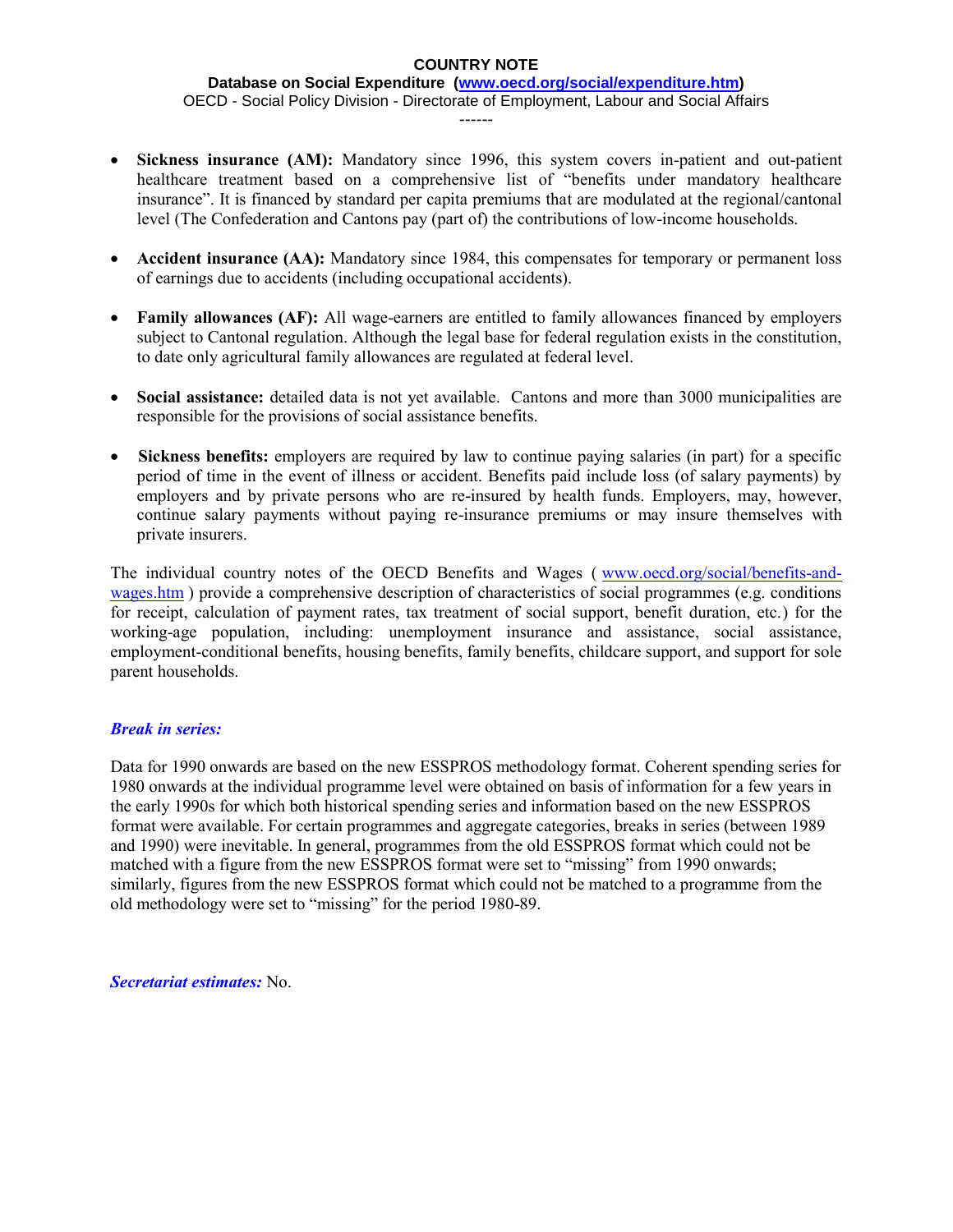**Database on Social Expenditure [\(www.oecd.org/social/expenditure.htm\)](http://www.oecd.org/social/expenditure.htm)** OECD - Social Policy Division - Directorate of Employment, Labour and Social Affairs

------

#### *Sources*

#### **1980-89**

National submissions by the Office fédéral des assurances sociales.

Additional sources at programme level: Social assistance, relief campaign, youth protection, public expenditure for disabled: Finances publiques en Suisse, 1997; Administration fédérale des finances, 1999.

#### **1990 onwards**

Data provided by EUROSTAT (ESSPROS database), except for:

| 1980 onwards | 4. Health: OECD Health Statistics (www.oecd.org/health/healthdata) |
|--------------|--------------------------------------------------------------------|
| 1998 onwards | 5.2.1.3 Childcare (pre-primary education): OECD Education database |
| 1980 onwards | 6. ALMP: OECD Labour Market Policy database.                       |

(See Table "Passage from ESSPROS to SOCX" next page).

#### *Background information*

European Social Statistics, Social Protection, ESSPROS qualitative information <https://ec.europa.eu/eurostat/web/social-protection/data/qualitative-information>

*Statistique des assurances sociales suisses*, 1999 edition, Office fédéral des assurances sociales. « Info Social : la sécurité sociale dans les faits », February 2001, No. 4, Office fédéral de la statistique.

MISSOC, Mutual information system on social protection in the Member states of the European Union and of the European Economic Area [\(http://ec.europa.eu/social/main.jsp?catId=815&langId=en\)](http://ec.europa.eu/social/main.jsp?catId=815&langId=en)

Website Swiss Federal Statistical Office on Social security: <http://www.bfs.admin.ch/bfs/portal/en/index/themen/13.html>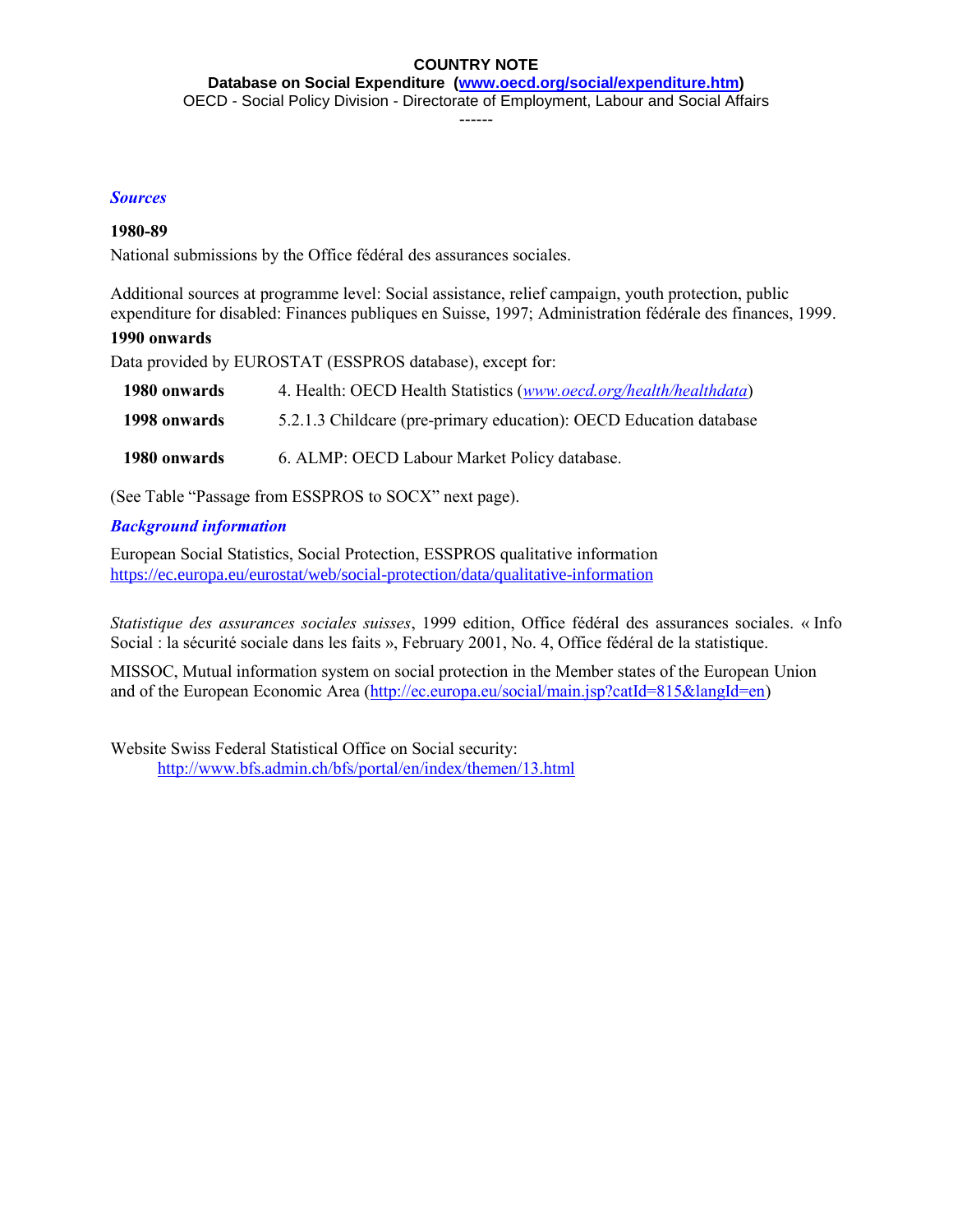**Database on Social Expenditure [\(www.oecd.org/social/expenditure.htm\)](http://www.oecd.org/social/expenditure.htm)**

OECD - Social Policy Division - Directorate of Employment, Labour and Social Affairs

------

#### **Passage from Esspros to SOCX (public / mandatory-voluntary private)**

#### **Switzerland, in millions of CHF**

|                      |                                               | ESSPROSS/SOCX                                                                                                                                                                                                                                                                                                                                                                                                                                                                                                                                                                                                                                                                                                                                                                                                                                                                                                                                                                                                                                                                                                                                |                                                      |                                                                    | Code               | 1990                 | 1995                   | 2000                 | 2005          | 2010                | 2015                          | 2016                 | 2017                    | 2018              |
|----------------------|-----------------------------------------------|----------------------------------------------------------------------------------------------------------------------------------------------------------------------------------------------------------------------------------------------------------------------------------------------------------------------------------------------------------------------------------------------------------------------------------------------------------------------------------------------------------------------------------------------------------------------------------------------------------------------------------------------------------------------------------------------------------------------------------------------------------------------------------------------------------------------------------------------------------------------------------------------------------------------------------------------------------------------------------------------------------------------------------------------------------------------------------------------------------------------------------------------|------------------------------------------------------|--------------------------------------------------------------------|--------------------|----------------------|------------------------|----------------------|---------------|---------------------|-------------------------------|----------------------|-------------------------|-------------------|
|                      | (1)                                           | <b>ESSPROS</b>                                                                                                                                                                                                                                                                                                                                                                                                                                                                                                                                                                                                                                                                                                                                                                                                                                                                                                                                                                                                                                                                                                                               | Social protection benefits                           |                                                                    | 1100000            | 55 860               | 82 743                 | 98 234               | 122 005       | 142 986             | 165 131                       |                      | 170 112 174 680         | 177 057           |
|                      | (2)                                           | - ESSPROS                                                                                                                                                                                                                                                                                                                                                                                                                                                                                                                                                                                                                                                                                                                                                                                                                                                                                                                                                                                                                                                                                                                                    | Disability                                           | Economic integration of the handicapped                            | 1121114<br>1121122 | $\Omega$<br>$\Omega$ | $^{\circ}$<br>$\Omega$ | $\Omega$<br>$\Omega$ | 0<br>$\Omega$ | 1<br>$\overline{2}$ | $\mathbf 1$<br>$\overline{1}$ | -1<br>$\overline{1}$ | 1<br>2                  | $\overline{1}$    |
|                      | (3)                                           | - ESSPROS                                                                                                                                                                                                                                                                                                                                                                                                                                                                                                                                                                                                                                                                                                                                                                                                                                                                                                                                                                                                                                                                                                                                    | Sickness                                             | Benefits in kind                                                   | 1111200<br>1112200 | 12 079<br>311        | 16 285<br>544          | 20 592<br>700        | 27 373<br>850 | 32 893<br>888       | 41 041<br>1 2 6 8             | 42 499<br>1 4 0 5    | 44 038<br>1415          | 44 287<br>1459    |
|                      | (4)                                           | - ESSPROS                                                                                                                                                                                                                                                                                                                                                                                                                                                                                                                                                                                                                                                                                                                                                                                                                                                                                                                                                                                                                                                                                                                                    | Unemployment                                         | Cash - Vocational training allowance                               | 1161114<br>1161121 | $\mathbf 0$<br>3     | $\mathbf 0$<br>33      | 194<br>37            | 273<br>48     | $\mathbf 0$<br>55   | 0<br>67                       | $\mathbf 0$<br>70    | $\overline{0}$<br>68    | $\mathbf 0$<br>67 |
|                      |                                               |                                                                                                                                                                                                                                                                                                                                                                                                                                                                                                                                                                                                                                                                                                                                                                                                                                                                                                                                                                                                                                                                                                                                              |                                                      | Benefits in kind                                                   | 1161200<br>1162200 | 14<br>70             | 471<br>218             | 283<br>192           | 627<br>191    | 600<br>55           | 546<br>82                     | 580<br>55            | 583<br>58               | 558<br>44         |
| $\ddot{\phantom{1}}$ | (5)                                           | SOCX / Health                                                                                                                                                                                                                                                                                                                                                                                                                                                                                                                                                                                                                                                                                                                                                                                                                                                                                                                                                                                                                                                                                                                                | <b>HEALTH Public benefits in kind</b>                |                                                                    | 756.10.4.0.0.0     | 12 054               | 8 6 0 5                | 9771                 | 13 146        | 16 268              | 19 549                        | 19 698               | 20 643                  | 20 841            |
| $\ddot{\phantom{1}}$ | (6)                                           | SOCX/EDU-EAG                                                                                                                                                                                                                                                                                                                                                                                                                                                                                                                                                                                                                                                                                                                                                                                                                                                                                                                                                                                                                                                                                                                                 | <b>FAMILY Services</b>                               | Child care (pre-primary education)                                 | 756.10.5.2.1.4     | m                    | m                      | 567                  | 664           | 791                 | 1912                          | 1963                 | 2013                    | 2 0 6 3           |
| $\ddot{}$            | (7)                                           | SOCX/ALMP                                                                                                                                                                                                                                                                                                                                                                                                                                                                                                                                                                                                                                                                                                                                                                                                                                                                                                                                                                                                                                                                                                                                    | ACTIVE LABOUR MARKET PROGRAMMES                      |                                                                    | 756.10.6.0.0.0     | 710                  | 1752                   | 2 3 1 9              | 3 3 9 5       | 3642                | 3 8 21                        | 4 0 23               | 4 0 6 7                 | 4 0 5 5           |
|                      | (8)                                           | $=$ SOCX                                                                                                                                                                                                                                                                                                                                                                                                                                                                                                                                                                                                                                                                                                                                                                                                                                                                                                                                                                                                                                                                                                                                     | MANDATORY PRIVATE SOCIAL EXPENDITURE                 |                                                                    | 756.20.90.0.0.0    | 9 3 4 5              | 26 40 6                | 36 962               | 47 179        | 56 952              | 67 834                        | 70 244               | 72 390                  | 73 983            |
|                      |                                               | <b>ESSPROS</b>                                                                                                                                                                                                                                                                                                                                                                                                                                                                                                                                                                                                                                                                                                                                                                                                                                                                                                                                                                                                                                                                                                                               | Scheme 03                                            | Prévoyance professionnelle PP (2e pilier, y compris le "surobliga" |                    | 8757                 | 14 207                 | 20 289               | 25 344        | 30 873              | 35 311                        | 36 331               | 37 576                  | 39 002            |
|                      |                                               | <b>ESSPROS</b>                                                                                                                                                                                                                                                                                                                                                                                                                                                                                                                                                                                                                                                                                                                                                                                                                                                                                                                                                                                                                                                                                                                               | Scheme 08                                            | Couverture du salaire en cas de maladie                            |                    | 587                  | 947                    | 1 644                | 1 946         | 2 1 2 6             | 2 8 0 5                       | 2 9 0 5              | 2 9 9 7                 | 3 0 9 5           |
|                      |                                               | <b>ESSPROS</b>                                                                                                                                                                                                                                                                                                                                                                                                                                                                                                                                                                                                                                                                                                                                                                                                                                                                                                                                                                                                                                                                                                                               | Scheme 09                                            | Couverture du salaire en cas de maternité                          |                    | $\Omega$             | $^{\circ}$             | $\Omega$             | 165           | 691                 | 791                           | 835                  | 821                     | 851               |
|                      |                                               | SOCX / Health                                                                                                                                                                                                                                                                                                                                                                                                                                                                                                                                                                                                                                                                                                                                                                                                                                                                                                                                                                                                                                                                                                                                | HEALTH Mandatory private insurance, benefits in kind |                                                                    | 756.20.4.2.0.0     | a                    | 11 253                 | 15 0 29              | 19889         | 23 953              | 29 717                        | 31 009               | 31 818                  | 31 887            |
|                      | (9)                                           | $=$ SOCX                                                                                                                                                                                                                                                                                                                                                                                                                                                                                                                                                                                                                                                                                                                                                                                                                                                                                                                                                                                                                                                                                                                                     | <b>VOLUNTARY PRIVATE SOCIAL EXPENDITURE</b>          |                                                                    | 756.30.90.0.0.0    | 3 2 1 8              | 4750                   | 5 0 9 8              | 5 5 8 4       | 6 4 6 9             | 6515                          | 6822                 | 6809                    | 6917              |
|                      |                                               | <b>ESSPROS</b>                                                                                                                                                                                                                                                                                                                                                                                                                                                                                                                                                                                                                                                                                                                                                                                                                                                                                                                                                                                                                                                                                                                               | Scheme 25                                            | Entraide d'institutions privées: Suisse, fonctions reconnues par E |                    | 289                  | 415                    | 531                  | 568           | 665                 | 805                           | 830                  | 836                     | 844               |
| $\ddot{\phantom{1}}$ | (10)                                          | SOCX / Health                                                                                                                                                                                                                                                                                                                                                                                                                                                                                                                                                                                                                                                                                                                                                                                                                                                                                                                                                                                                                                                                                                                                | HEALTH Voluntary private insurance, benefits in kind |                                                                    | 756.30.4.2.0.0     | 2 9 7 2              | 4 4 1 4                | 4 6 7 1              | 5 1 3 3       | 5 9 5 9             | 5 8 8 4                       | 6 1 6 7              | 6 1 5 2                 | 6 2 4 9           |
| $=$                  | (11)                                          | <b>SOCX</b>                                                                                                                                                                                                                                                                                                                                                                                                                                                                                                                                                                                                                                                                                                                                                                                                                                                                                                                                                                                                                                                                                                                                  | PUBLIC SOCIAL EXPENDITURE                            |                                                                    | 756.10.90.0.0.0    | 46 554               | 60 060                 | 66 534               | 82 107        | 95 685              |                               |                      | 108 659 111 295 114 009 | 114 834           |
| Notes:               | (1)<br>(2)<br>(3)<br>(4)<br>(5)<br>(6)<br>(7) | "ESSPROS / Social protection benefits" are Total ESSPROS expenditures (1000000) less Administration costs (1200000) and other expenditure (1400000, property income and other).<br>The ESSPROS data within "Disability / Economic integration of the handicapped" are not included in SOCX database to avoid double counting with SOCX "Active Labour Market Programmes / Measures for the disabled".<br>The ESSPROS data within "Sickness / Benefits in kind" are not included in SOCX database to avoid double counting with SOCX "Health / Benefits in kind".<br>The ESSPROS data within "Unemployment / Cash Vocational training allowance" "Unemployment / Benefits in kind" are not included in SOCX database to avoid any double counting with SOCX "Active Labour Market Pr<br>SOCX Health benefits in kind are from "OECD Health Data (www.oecd.org/health/healthdata)".<br>SOCX includes public spending on pre-primary education from OECD education database, unless such data are already included in "5.2.1. Day care services".<br>SOCX Active Labour Market Programmes are from "OECD database on labour market programmes". |                                                      |                                                                    |                    |                      |                        |                      |               |                     |                               |                      |                         |                   |
|                      | (8)<br>(9)                                    | Spending on some programmes recorded under the schemes below are categorised as Mandatory private in SOCX<br>Spending on some programmes recorded under the schemes below are categorised as Voluntary private in SOCX (9) Includes (10).                                                                                                                                                                                                                                                                                                                                                                                                                                                                                                                                                                                                                                                                                                                                                                                                                                                                                                    |                                                      |                                                                    |                    |                      |                        |                      |               |                     |                               |                      |                         |                   |
|                      | (10)                                          | SOCX Private insurance Health benefits in kind are from "OECD Health Data (www.oecd.org/health/healthdata)".                                                                                                                                                                                                                                                                                                                                                                                                                                                                                                                                                                                                                                                                                                                                                                                                                                                                                                                                                                                                                                 |                                                      |                                                                    |                    |                      |                        |                      |               |                     |                               |                      |                         |                   |

(11)  $=(1)-(2)-(3)-(4)+(5)+(6)+(7)-(8)-(9)+(10)$